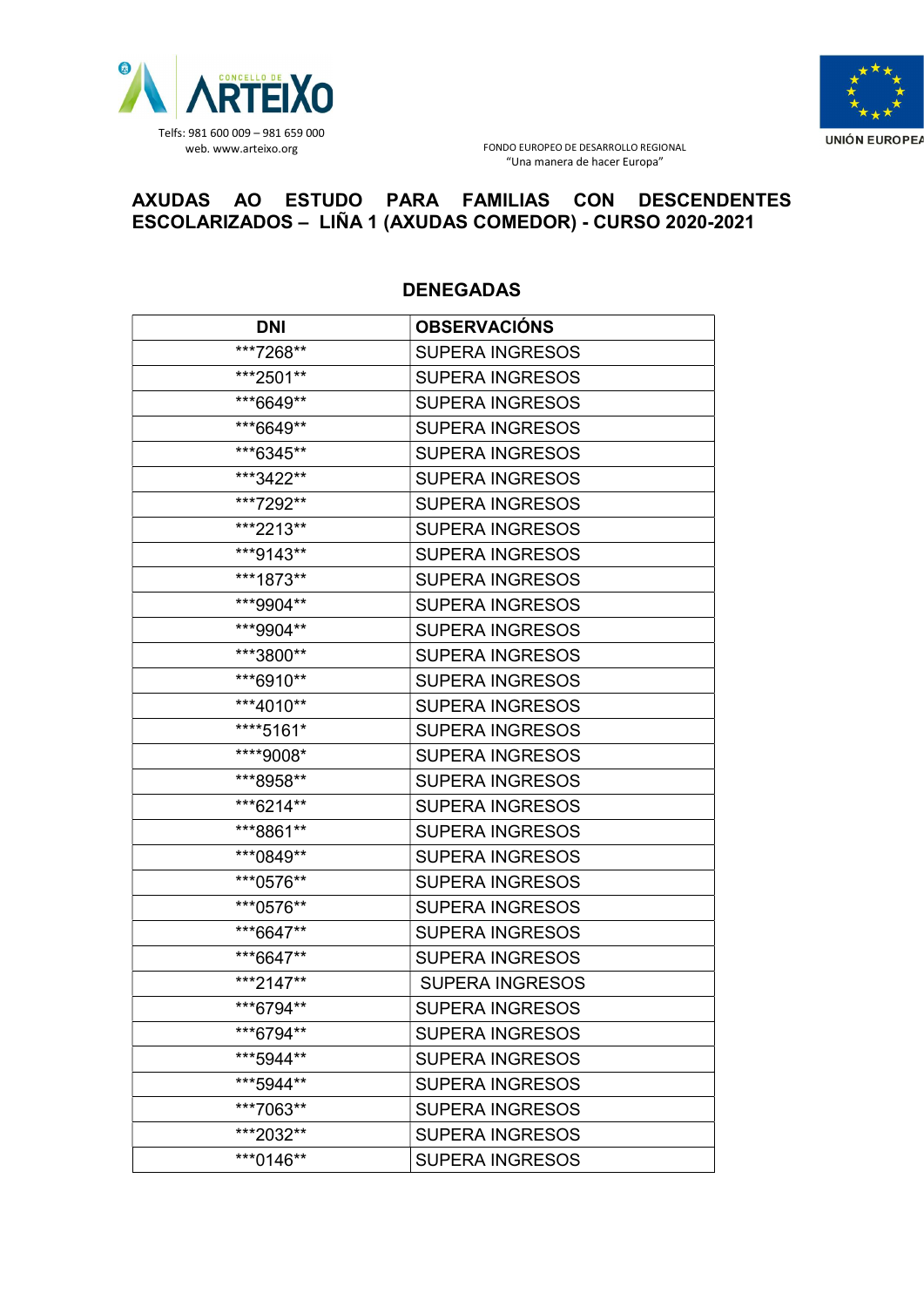



| ***1868** | <b>SUPERA INGRESOS</b> |
|-----------|------------------------|
| ***7446** | <b>SUPERA INGRESOS</b> |
| ***6783** | <b>SUPERA INGRESOS</b> |
| ***1868** | <b>SUPERA INGRESOS</b> |
| ***0806** | <b>SUPERA INGRESOS</b> |
| ***0806** | <b>SUPERA INGRESOS</b> |
| ***4251** | <b>SUPERA INGRESOS</b> |
| ***9916** | <b>SUPERA INGRESOS</b> |
| ***9914** | <b>SUPERA INGRESOS</b> |
| ***7873** | <b>SUPERA INGRESOS</b> |
| ***7873** | <b>SUPERA INGRESOS</b> |
| ***2622** | <b>SUPERA INGRESOS</b> |
| ***7824** | <b>SUPERA INGRESOS</b> |
| ***3027** | <b>SUPERA INGRESOS</b> |
| ***3027** | <b>SUPERA INGRESOS</b> |
| ***5326** | <b>SUPERA INGRESOS</b> |
| ***5326** | <b>SUPERA INGRESOS</b> |
| ***1496** | <b>SUPERA INGRESOS</b> |
| ***9911** | <b>SUPERA INGRESOS</b> |
| ***2735** | <b>SUPERA INGRESOS</b> |
| ***2735** | <b>SUPERA INGRESOS</b> |
| ***3907** | <b>SUPERA INGRESOS</b> |
| ***1075** | <b>SUPERA INGRESOS</b> |
| ***1075** | <b>SUPERA INGRESOS</b> |
| ***3774** | <b>SUPERA INGRESOS</b> |
| ***3774** | <b>SUPERA INGRESOS</b> |
| ***2106** | <b>SUPERA INGRESOS</b> |
| ***4087** | <b>SUPERA INGRESOS</b> |
| ***7072** | <b>SUPERA INGRESOS</b> |
| ***0235** | <b>SUPERA INGRESOS</b> |
| ***3863** | <b>SUPERA INGRESOS</b> |
| ***1372** | <b>SUPERA INGRESOS</b> |
| ***1900** | <b>SUPERA INGRESOS</b> |
| ***2211** | <b>SUPERA INGRESOS</b> |
| ***0774** | <b>SUPERA INGRESOS</b> |
| ***0774** | <b>SUPERA INGRESOS</b> |
| ***4643** | <b>SUPERA INGRESOS</b> |
| ***4643** | <b>SUPERA INGRESOS</b> |
| ***1422** | <b>SUPERA INGRESOS</b> |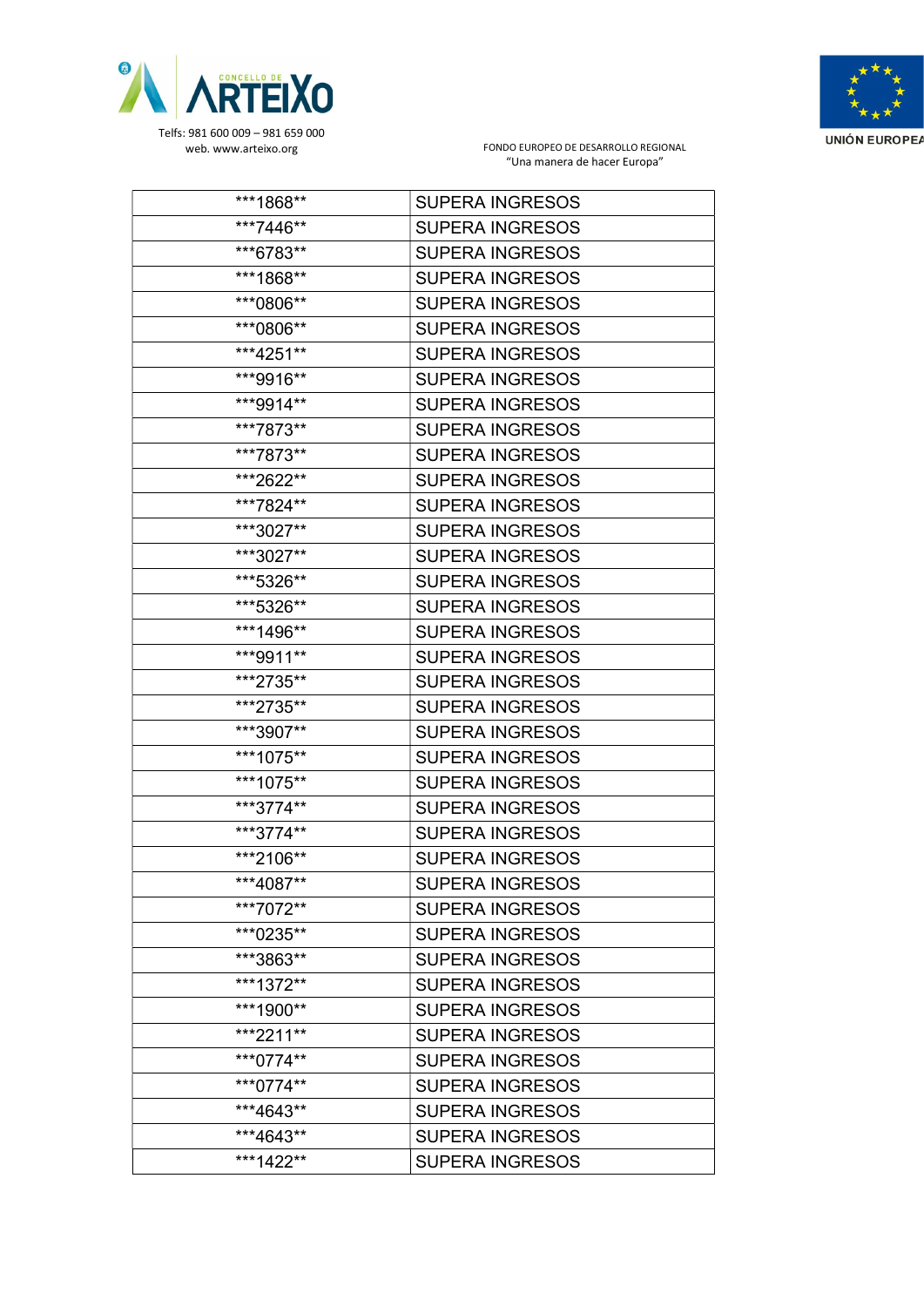



| ***1729** | <b>SUPERA INGRESOS</b> |
|-----------|------------------------|
| ***9642** | <b>SUPERA INGRESOS</b> |
| ***7963** | <b>SUPERA INGRESOS</b> |
| ***4200** | <b>SUPERA INGRESOS</b> |
| ***6206** | <b>SUPERA INGRESOS</b> |
| ***6219** | <b>SUPERA INGRESOS</b> |
| ***6219** | <b>SUPERA INGRESOS</b> |
| ***2497** | <b>SUPERA INGRESOS</b> |
| ***6219** | <b>SUPERA INGRESOS</b> |
| ***4464** | <b>SUPERA INGRESOS</b> |
| ***0487** | <b>SUPERA INGRESOS</b> |
| ***8464** | <b>SUPERA INGRESOS</b> |
| ***9763** | <b>SUPERA INGRESOS</b> |
| ***1020** | <b>SUPERA INGRESOS</b> |
| ***2283** | <b>SUPERA INGRESOS</b> |
| ***1020** | <b>SUPERA INGRESOS</b> |
| ***3848** | <b>SUPERA INGRESOS</b> |
| ***3848** | <b>SUPERA INGRESOS</b> |
| ***5993** | <b>SUPERA INGRESOS</b> |
| ***1940** | <b>SUPERA INGRESOS</b> |
| ****5161* | <b>SUPERA INGRESOS</b> |
| ***7940** | <b>SUPERA INGRESOS</b> |

| DNI       | <b>OBSERVACIÓNS</b> |
|-----------|---------------------|
| ****2000* | <b>DESISTIDO</b>    |
| ***7072** | <b>DESISTIDO</b>    |
| ***2730** | <b>DESISTIDO</b>    |
| ***0963** | <b>DESISTIDO</b>    |
| ***0963** | <b>DESISTIDO</b>    |
| ***7561** | <b>DESISTIDO</b>    |
| ***3467** | <b>DESISTIDO</b>    |
| ****7330* | <b>DESISTIDO</b>    |
| ****0837* | <b>DESISTIDO</b>    |
| ***8691** | <b>DESISTIDO</b>    |
| ***1500** | <b>DESISTIDO</b>    |
| ***6591** | <b>DESISTIDO</b>    |
| ***3207** | <b>DESISTIDO</b>    |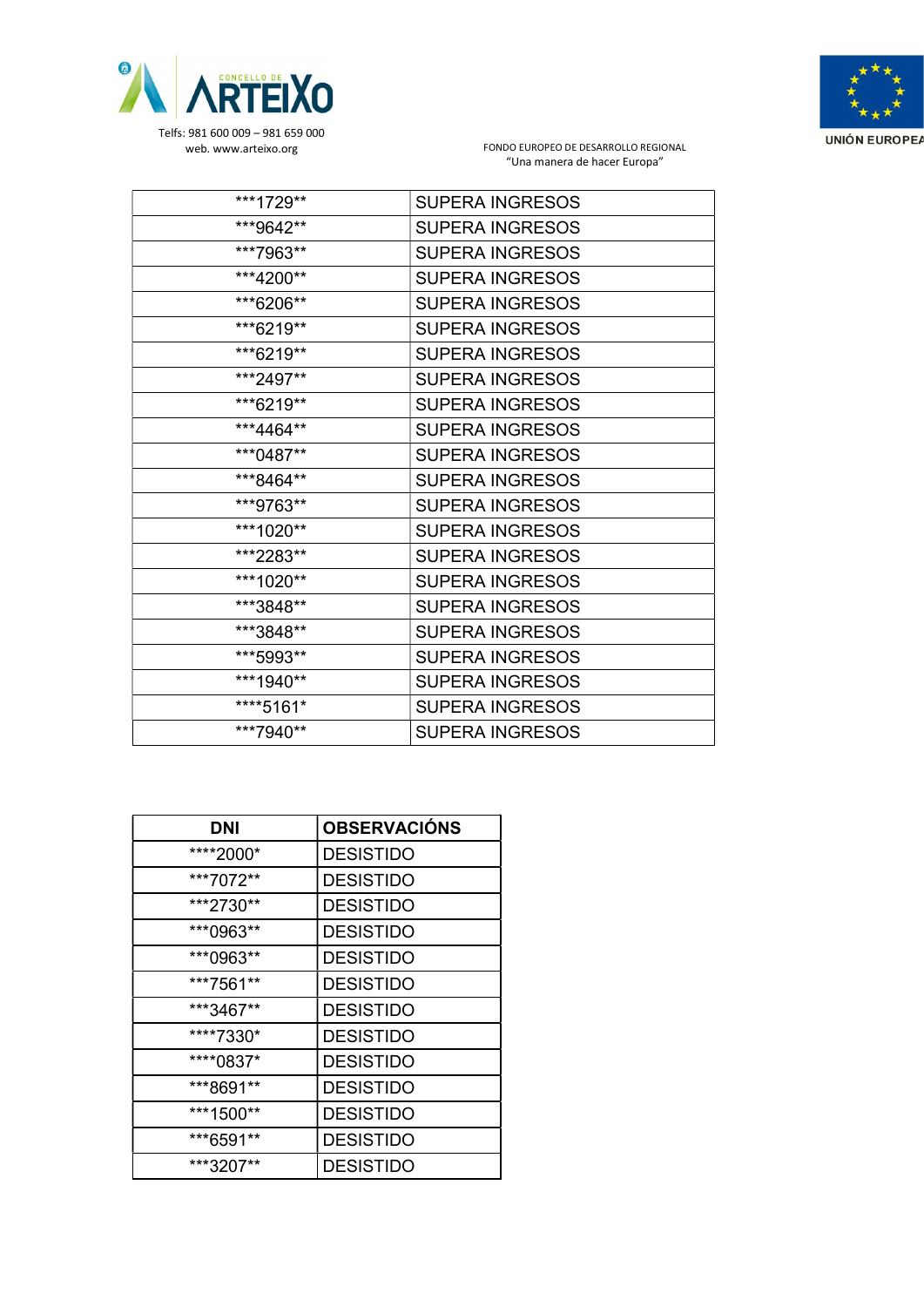



| ***9828** | <b>DESISTIDO</b> |
|-----------|------------------|
| ***1544** | <b>DESISTIDO</b> |
| ***1544** | <b>DESISTIDO</b> |
| ***2498** | <b>DESISTIDO</b> |
| ***3092** | <b>DESISTIDO</b> |
| ***4111** | <b>DESISTIDO</b> |
| ***2673** | <b>DESISTIDO</b> |
| ***2673** | <b>DESISTIDO</b> |
| ***3758** | <b>DESISTIDO</b> |
| ***4097** | <b>DESISTIDO</b> |
| ***4053** | <b>DESISTIDO</b> |
| ***4053** | <b>DESISTIDO</b> |

| <b>DNI</b> | <b>OBSERVACIÓNS</b>     |
|------------|-------------------------|
| ***3191**  | FÓRA DO TERMO MUNICIPAL |
| ***3191**  | FÓRA DO TERMO MUNICIPAL |
| ***0401**  | FÓRA DO TERMO MUNICIPAL |
| ***0401**  | FÓRA DO TERMO MUNICIPAL |
| ***1557**  | FÓRA DO TERMO MUNICIPAL |
| ***0403**  | FÓRA DO TERMO MUNICIPAL |
| ***2514**  | FÓRA DO TERMO MUNICIPAL |
| ***2514**  | FÓRA DO TERMO MUNICIPAL |
| ***2269**  | FÓRA DO TERMO MUNICIPAL |
| ***4293**  | FÓRA DO TERMO MUNICIPAL |
| ***4293**  | FÓRA DO TERMO MUNICIPAL |
| ***6006**  | FÓRA DO TERMO MUNICIPAL |
| ***9836**  | FÓRA DO TERMO MUNICIPAL |
| ***6759**  | FÓRA DO TERMO MUNICIPAL |
| ***4089**  | FÓRA DO TERMO MUNICIPAL |
| ***4089**  | FÓRA DO TERMO MUNICIPAL |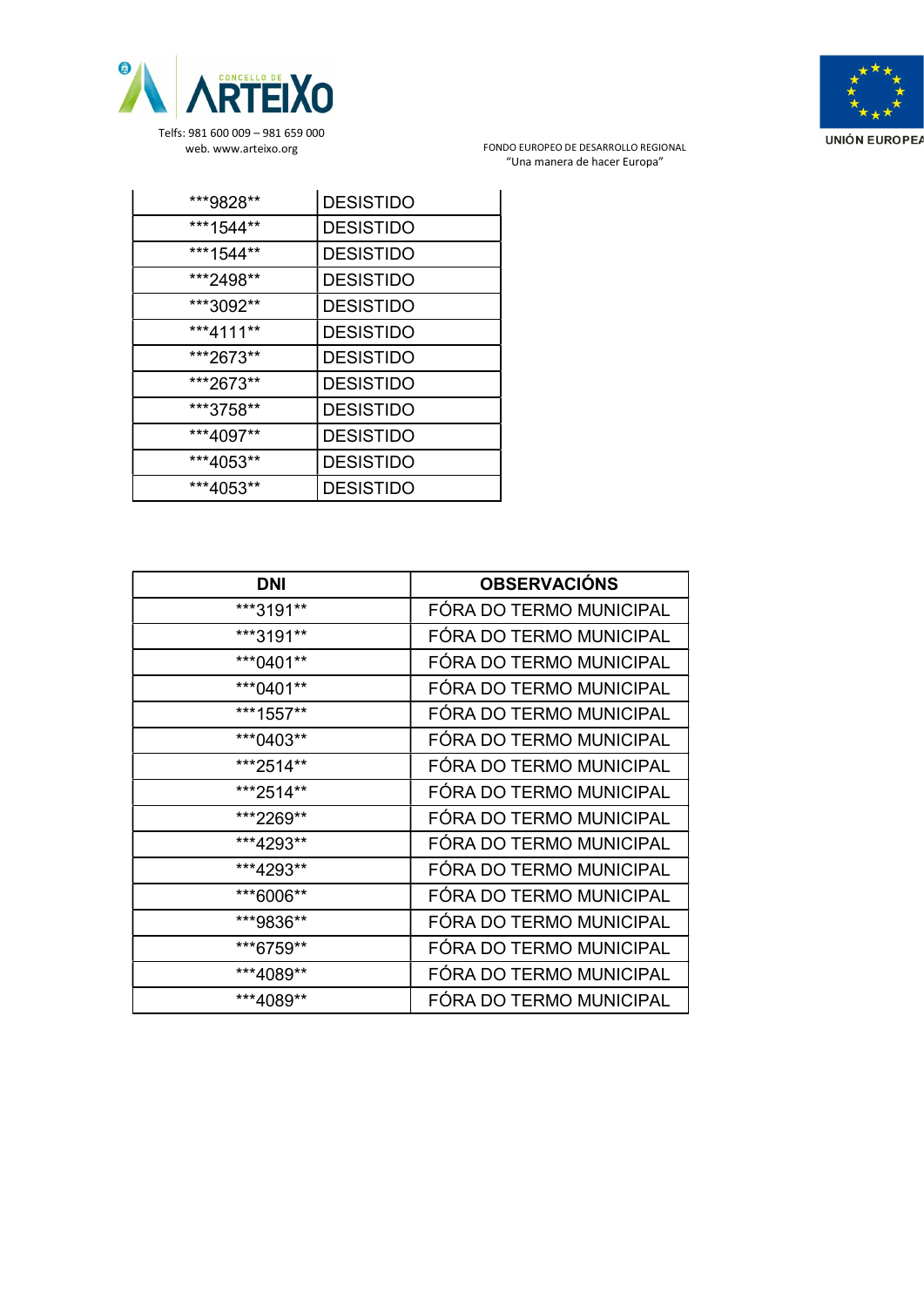



| DNI       | <b>OBSERVACIÓNS</b> |
|-----------|---------------------|
| ***0487** | <b>I RENUNCIA</b>   |
| ***4584** | I RENIUNCIA         |
| ***9604** | RENUNCIA            |

| DNI        | <b>OBSERVACIONS</b>                    |
|------------|----------------------------------------|
| ****4648N* | <b>NON CUMPRE</b><br><b>REQUISITOS</b> |

| <b>DNI</b> | <b>OBSERVACIÓNS</b>            |
|------------|--------------------------------|
| ***8046**  | <b>GALÁN INCOMPATIBILIDADE</b> |
| ***4110**  | <b>GALÁN INCOMPATIBILIDADE</b> |
| ***8046**  | <b>GALÁN INCOMPATIBILIDADE</b> |
| ****9834*  | <b>GALÁN INCOMPATIBILIDADE</b> |
| ****9834*  | <b>GALÁN INCOMPATIBILIDADE</b> |
| ***6863**  | <b>GALÁN INCOMPATIBILIDADE</b> |
| ***0171**  | <b>GALÁN INCOMPATIBILIDADE</b> |
| ***0171**  | <b>GALÁN INCOMPATIBILIDADE</b> |
| ***7894**  | <b>GALÁN INCOMPATIBILIDADE</b> |
| ***2170**  | <b>GALÁN INCOMPATIBILIDADE</b> |
| ***2170**  | <b>GALÁN INCOMPATIBILIDADE</b> |
| ***1806**  | <b>GALÁN INCOMPATIBILIDADE</b> |
| ***7676**  | <b>GALÁN INCOMPATIBILIDADE</b> |
| ***6789**  | <b>GALÁN INCOMPATIBILIDADE</b> |
| ***6789**  | <b>GALÁN INCOMPATIBILIDADE</b> |
| ***2909**  | <b>GALÁN INCOMPATIBILIDADE</b> |
| ****5839*  | <b>GALÁN INCOMPATIBILIDADE</b> |
| ****7061*  | <b>GALÁN INCOMPATIBILIDADE</b> |
| ***3283**  | <b>GALÁN INCOMPATIBILIDADE</b> |
| ***3283**  | <b>GALÁN INCOMPATIBILIDADE</b> |
| ***6866**  | <b>GALÁN INCOMPATIBILIDADE</b> |
| ***6228**  | <b>GALÁN INCOMPATIBILIDADE</b> |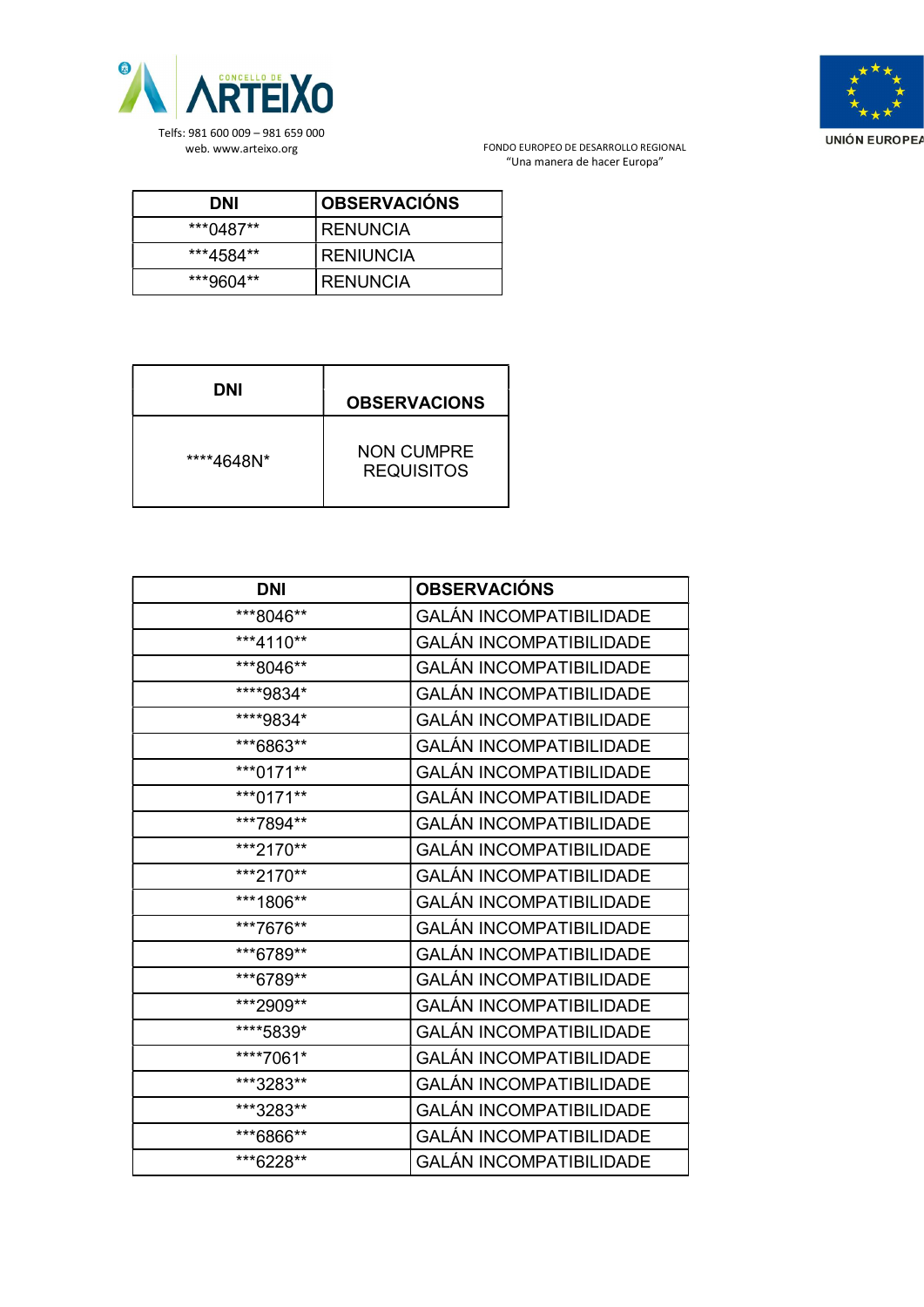



| ***0305**  | <b>GALÁN INCOMPATIBILIDADE</b> |
|------------|--------------------------------|
| ***9662**  | <b>GALÁN INCOMPATIBILIDADE</b> |
| ***6264**  | <b>GALÁN INCOMPATIBILIDADE</b> |
| ***1801**  | <b>GALÁN INCOMPATIBILIDADE</b> |
| ***1801**  | <b>GALÁN INCOMPATIBILIDAD</b>  |
| ***6861**  | <b>GALÁN INCOMPATIBILIDADE</b> |
| ***2647**  | <b>GALÁN INCOMPATIBILIDADE</b> |
| ***1737**  | <b>GALÁN INCOMPATIBILIDADE</b> |
| ***1737**  | <b>GALÁN INCOMPATIBILIDADE</b> |
| ***2647**  | <b>GALÁN INCOMPATIBILIDADE</b> |
| ***2647**  | <b>GALÁN INCOMPATIBILIDADE</b> |
| ***1737**  | <b>GALÁN INCOMPATIBILIDADE</b> |
| ***0752**  | <b>GALÁN INCOMPATIBILIDADE</b> |
| ***0752**  | <b>GALÁN INCOMPATIBILIDADE</b> |
| ***4033**  | <b>GALÁN INCOMPATIBILIDADE</b> |
| ***4033**  | <b>GALÁN INCOMPATIBILIDADE</b> |
| ***3971**  | <b>GALÁN INCOMPATIBILIDADE</b> |
| ***3971**  | <b>GALÁN INCOMPATIBILIDADE</b> |
| ****1141*  | <b>GALÁN INCOMPATIBILIDADE</b> |
| ****3841*  | <b>GALÁN INCOMPATIBILIDADE</b> |
| ***0719**  | <b>GALÁN INCOMPATIBILIDADE</b> |
| ***0050**  | <b>GALÁN INCOMPATIBILIDADE</b> |
| ***0050**  | <b>GALÁN INCOMPATIBILIDADE</b> |
| ***6693**  | <b>GALÁN INCOMPATIBILIDADE</b> |
| ****6451*  | <b>GALÁN INCOMPATIBILIDADE</b> |
| ****6451*  | <b>GALÁN INCOMPATIBILIDADE</b> |
| ****6451*  | <b>GALÁN INCOMPATIBILIDADE</b> |
| ***9933**  | <b>GALÁN INCOMPATIBILIDADE</b> |
| ***1484**  | <b>GALÁN INCOMPATIBILIDADE</b> |
| *****2802* | <b>GALÁN INCOMPATIBILIDADE</b> |
| ***1130**  | <b>GALÁN INCOMPATIBILIDADE</b> |
| ***8310**  | <b>GALÁN INCOMPATIBILIDADE</b> |
| ***1130**  | <b>GALÁNINCOMPATIBILIDADE</b>  |
| ***8310**  | <b>GALÁN INCOMPATIBILIDADE</b> |
| ***1130**  | <b>GALÁN INCOMPATIBILIDADE</b> |
| ***8310**  | <b>GALÁN INCOMPATIBILIDADE</b> |
| ***3289**  | <b>GALÁN INCOMPATIBILIDADE</b> |
| ****2234*  | <b>GALÁN INCOMPATIBILIDADE</b> |